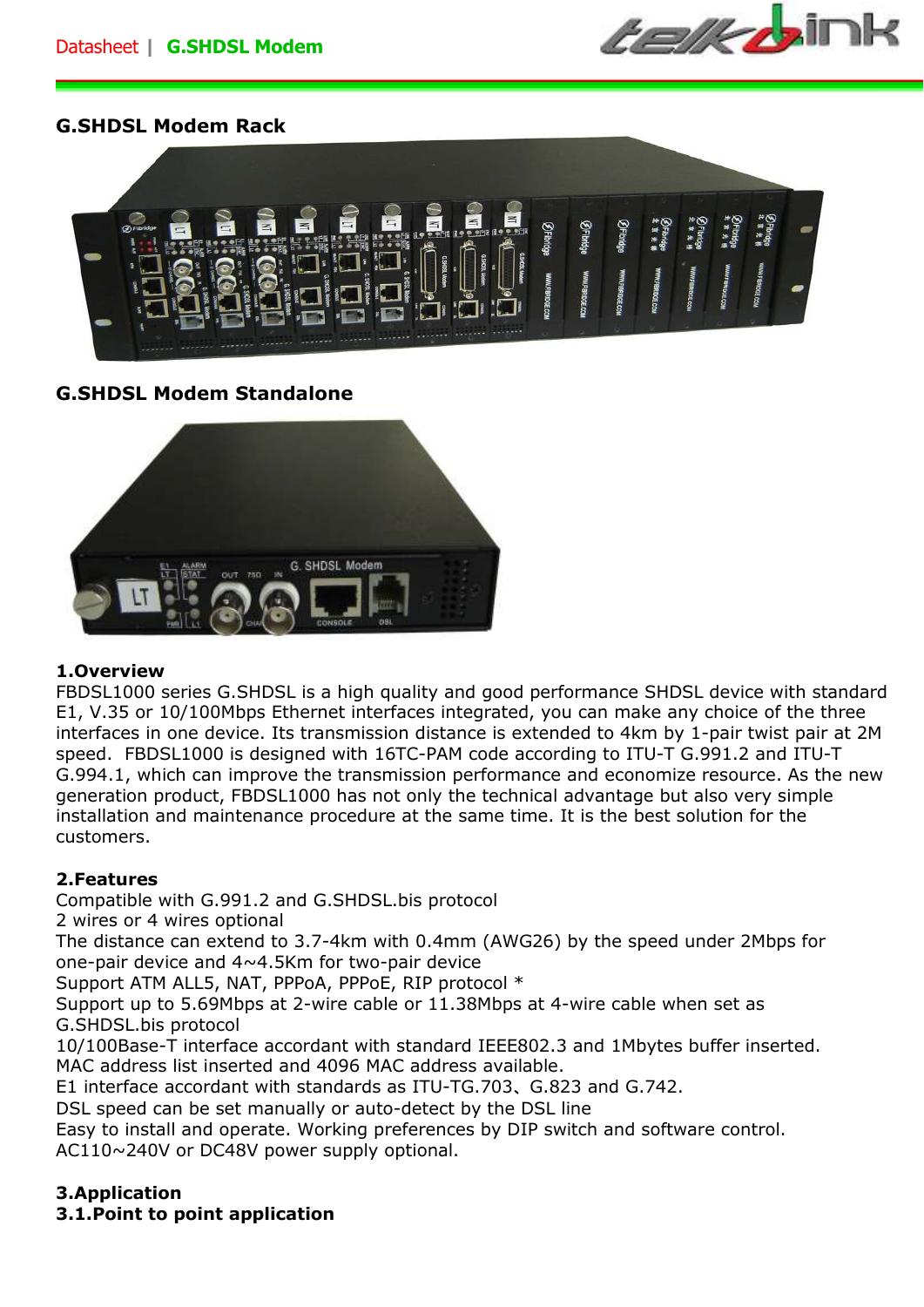

Note: User can select one or two or all of the E1 Ethernet and V.35 service to transmit through the copper twist pair cable.

# **3.2.Work with Current SDH/PDH network**



Note: Use the E1 ports provides by the SDH or PDH network, user can transmit Eth, E1 and V.35 to the remote side. When use a SDH, the E1 device can select our G.shdsl product, the Module Card.

#### **4.Specification 4.1.DSL**

Connector: 4 pins terminal Line Code: TC-PAM Rate:192Kbps~ 2048Kbps Distance: 3.8Km Single Pair 4.2Km Double Pairs Notice: AWG26 (0.4mm)

The following port types describe all the ports in full-configed G.SHDSL Standalone products. E1 Ethernet and V.35 ports are optional, according to user's real application. To get detail part number, please refer to Order Information. The E1 Module Card only provides E1 port..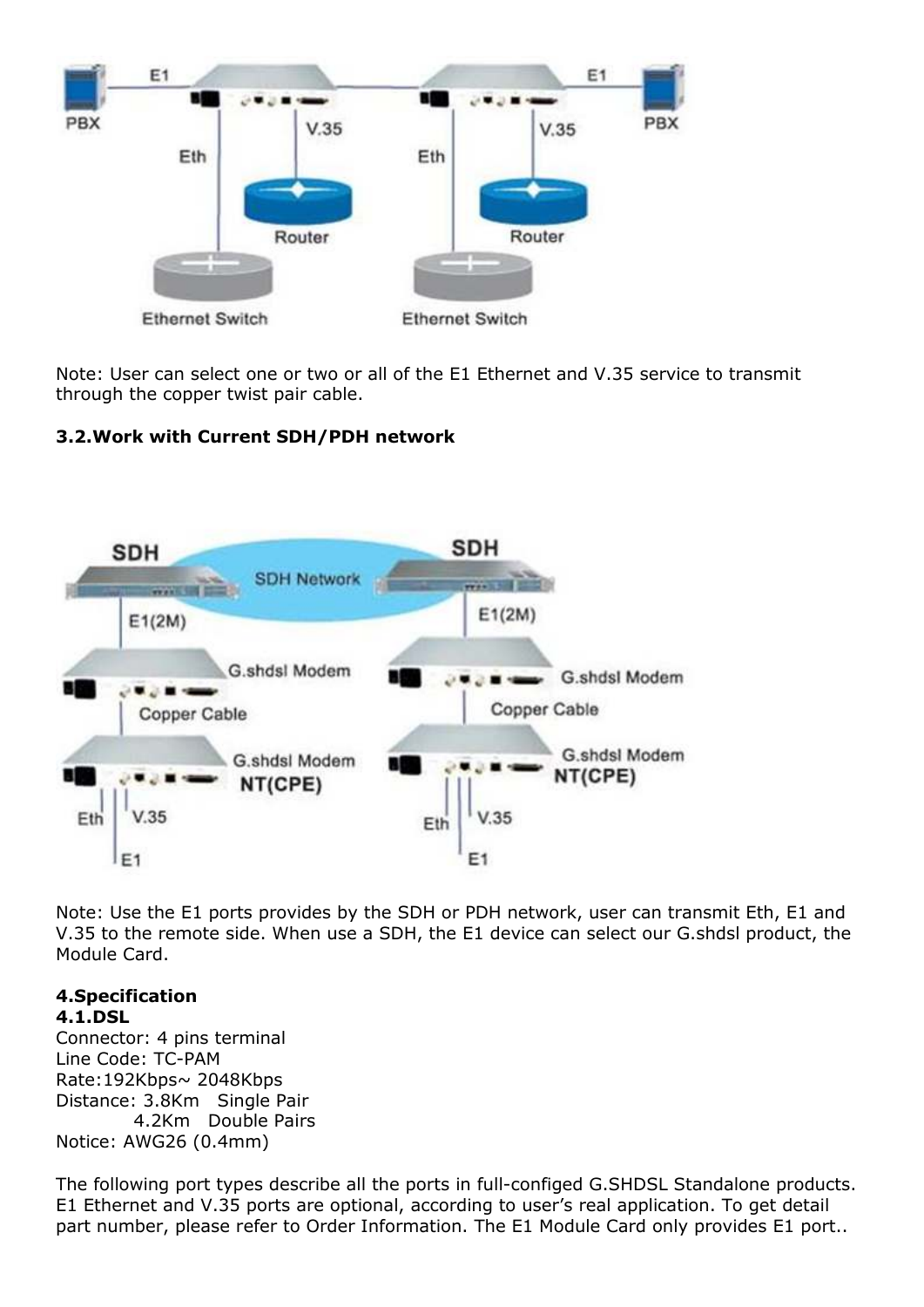## **4.2.E1**

Compliant with ITU-T G.703, G.704, G.823 Line Code: HDB3 Connector: 75ohm/BNC, 120ohm/RJ45 Framed and Unframed is optional

#### **4.3.Ethernet**

Compliant with IEEE802.3, IEEE802.3u, IEEE802.3x Connector: RJ45 10/100Mbps auto-sensing, Half/Full duplex auto detected The Module Card doesn't provide this port. Note: see 6.4 comments.

## **4.4.V.35**

Rate: nx64kbps Flow control: User define Connector: DB25F The Module Card doesn't provide this port. Note: see 6.4 comments.

#### **4.5.Management Port**

Connector: RS232/DB9(for Standalone Products) Connector CONSOLE/RJ45(for Module Card) Setting timeslots, clocking source, alarms, E1/DSL loop back etc. CLI interface, use hyper-terminal to management

#### **4.6.Power**

#### **Standalone Products:**

AC/DC optional AC: 220V, 50Hz±5%, Waveform Distorting Rate<5% DC:  $-40V \sim -57V$ Power Consumption < 10W

#### **Module Card:**

The power supply comes from the backboard in 4U Machine-Frame DC: 15V/6A Power consumption < 10W

# **4.7.Environment**

# **Operating Environment**

Temperature: 0~+50℃ Humidity: 0~90℃, no condensing

#### **Storage Environment**

Temperature: -25~+70℃ Humidity: 0~95%, no condensing

## **5**、**Order Information**

**Model:** FBDSL1000 E1, V.35 or 10/100Mbps port, one-pair or two-pair G.SHDSL Modem

## **P/N (Part Number):**

| F11-G13   | One pair wire (2-wire, 2 tel), 10/100Mbps Ethernet Interface, Standalone   |
|-----------|----------------------------------------------------------------------------|
| F11-G15   | One pair wire (2-wire, 2 tel), E1 Interface, Standalone                    |
| F11-G16   | One pair wire (2-wire, 2 tel), V.35 interface, Standalone                  |
| F11-G1315 | One pair wire (2-wire, 2 tel), 10/100Mbps Ethernet & E1 port, Standalone   |
| F11-G1316 | One pair wire (2-wire, 2 tel), 10/100Mbps Ethernet & V.35 port, Standalone |